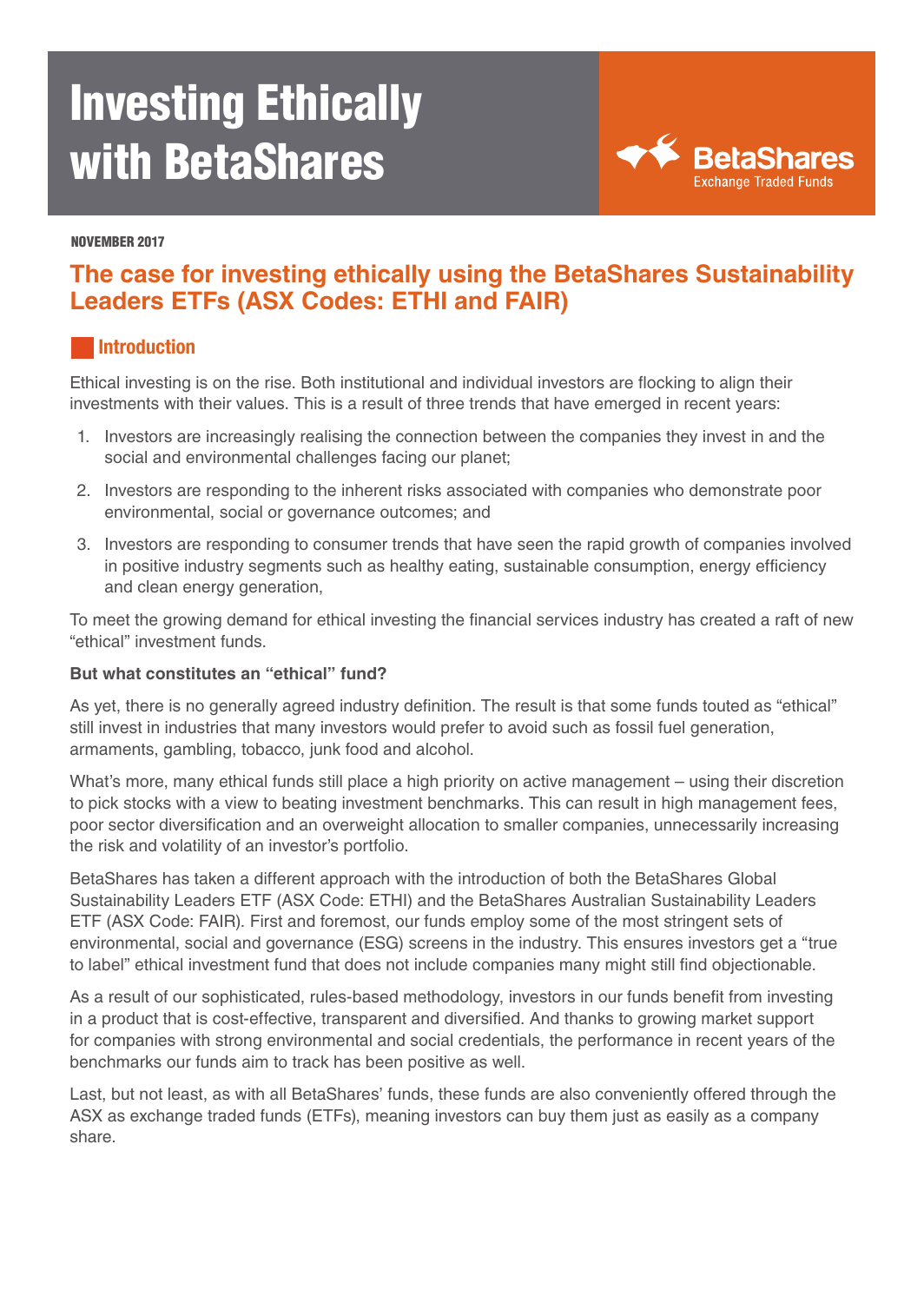

# It's little wonder ethical investing is on the rise

Australian investment in responsible and ethical investment portfolios has grown at a rapid pace in recent years. At the end of 2016, around \$65 billion was being invested within "core responsible investment" managed funds, representing 26% growth over the year<sup>1</sup>. These funds now account for around 4.5% of total assets under management in Australia, which is up significantly from approximately 1.5% of total industry funds earlier last decade.



Consumer demand is the key driver for the increase in responsible investments. Given the environmental and social pressures facing our planet, many more investors are seeking out investment funds that only invest in companies consistent with their values. The last few years have seen high profile public campaigns against companies – and the fund managers that invest in them – engaged in a range of sensitive activities such as fossil fuels, tobacco, and the detention of asylum seekers.

Reflecting these heightened concerns, many fund managers and financial institutions are now engaged in an active fossil fuel divestment program. By the end of 2016, global commitments from investors to divest from fossil fuels had reached 688 institutions across 76 countries, representing almost \$A7 trillion<sup>2</sup>.

### Ethical investing can make good financial sense

Responsible investing is increasingly not just a matter of conscience – it can make good financial sense in its own right. After all, along with their investment dollars, households are also shifting their consumer spending toward companies that are considered greener and more socially responsible. On the cost side, technological innovation in the energy sector is also favouring companies less reliant on producing or using fossil fuels.

<sup>1</sup> Responsible Investment Association of Australia (RIAA) Benchmarking Report, 2017.

<sup>2</sup> Arabella Advisors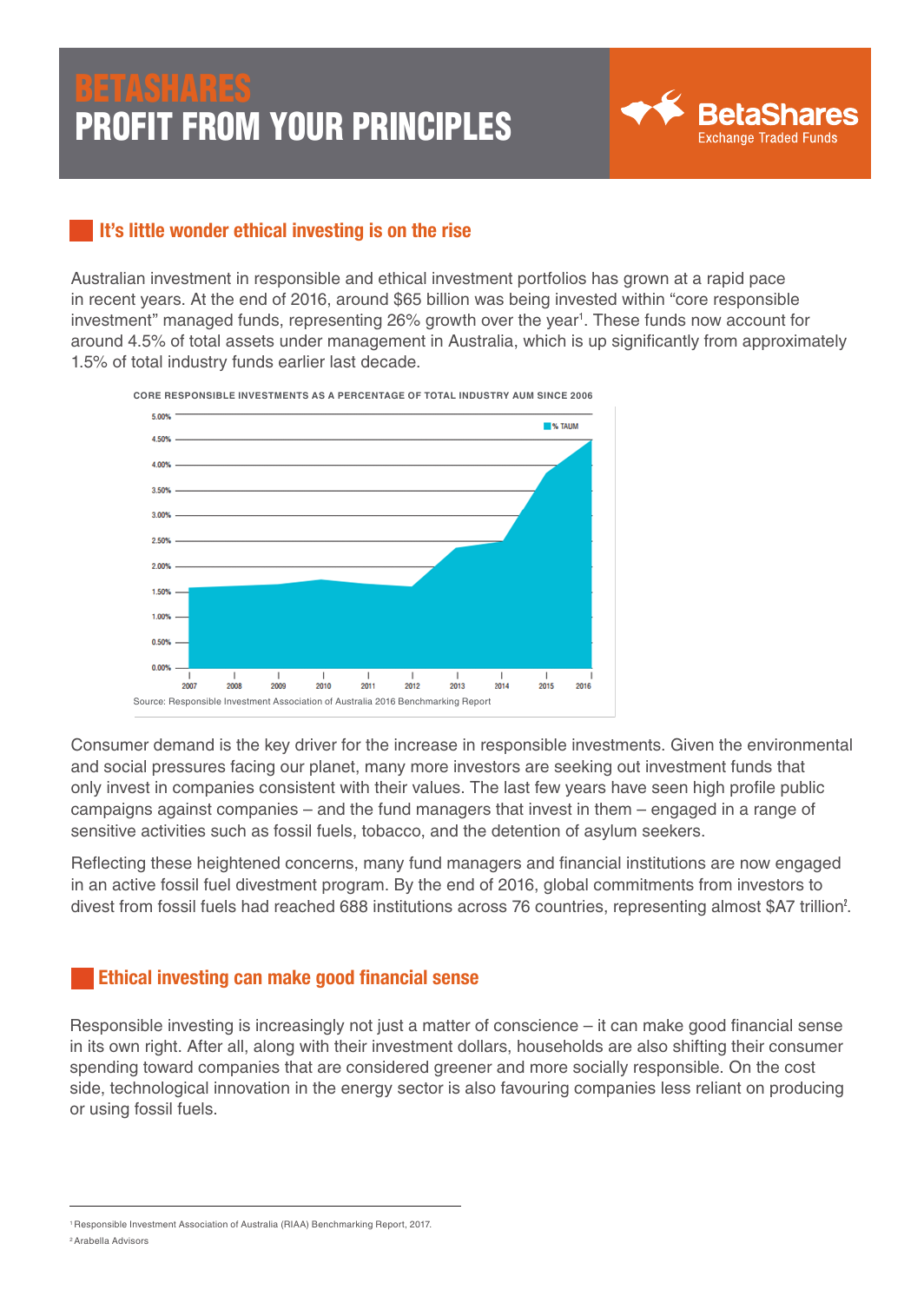It's therefore perhaps no surprise that according to the Responsible Investment Association of Australia's 2017 Responsible Investment Benchmarking Report, the average return performance by both Australian and international "responsible" investment funds has generally tended to exceed that of the funds management industry average over the medium to long term.



**PERFORMANCE OF RESPONSIBLE INVESTMENT FUNDS V LARGE CAP AUSTRALIAN SHARES FUNDS & INTERNATIONAL SHARE FUNDS AS AT DECEMBER 2016**

Source: Responsible Investment Association of Australia 2017 Benchmarking Report. Past performance is not an indicator of future performance. Average performance among funds as surveyed by Morningstar.

As seen in the chart below, that's also consistent with other evidence suggesting that, out of the universe of our 6000 global stocks, relatively more carbon efficient companies (or "climate leaders") have tended to produce better financial performance.



**AVERAGE TOTAL RETURN PERFORMANCE OF 'CLIMATE LEADERS' V 'CLIMATE LAGGARDS' AS AT END 2015**

Notably, the outperformance of "climate leaders" over "climate laggards" has been consistent across many sectors, including materials, industrials, and financials.

Source: Etho Capital, Trucost. Past performance is not an indicator of future performance.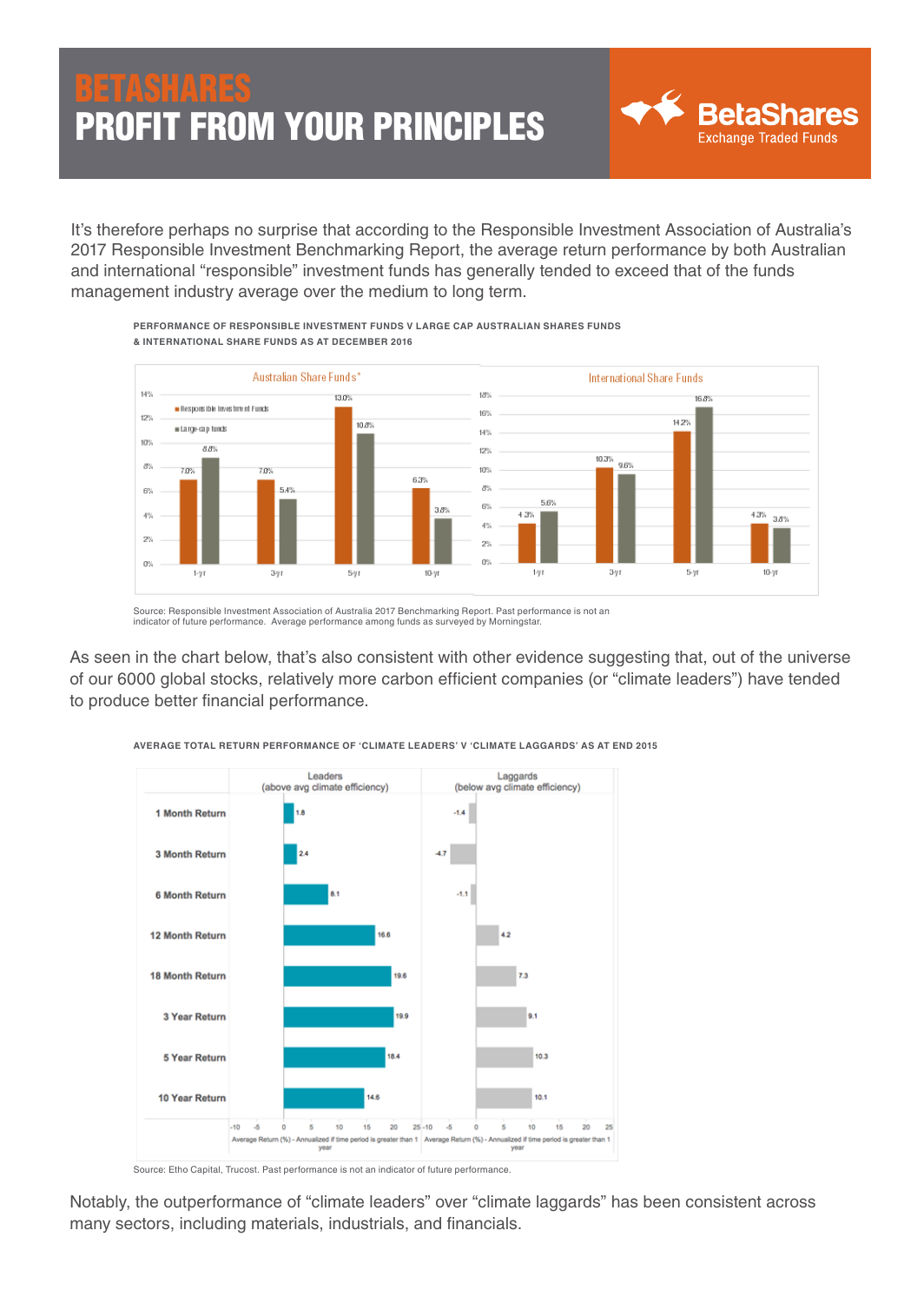

# What's special about the Betashares' Sustainability Leaders ETFs?

As noted above, there is no generally agreed definition of what constitutes an "ethical" or "responsible" investment fund. Using their own discretionary criteria, some funds surprisingly manage to include fossil fuel producers, while others can include companies engaged in a range of other activities such as gambling or tobacco.

In order to offer funds that are "true to label", BetaShares and our partners decided to develop a comprehensive ESG screening methodology. To ensure the process was objective and cost-effective for investors a largely rules-based screening methodology was devised, using well established industry benchmarks where available.

### ETHI

In the case of ETHI, an overview of this methodology is provided in the diagram below:



As evident, the first screen limits the portfolio to global large-cap companies objectively rated as 'climate leaders' in their respective industries. To be a climate leader, a company must have greenhouseemissions-per-dollar-of-market capitalisation at least 60% lower than its industry average, or otherwise be involved in potentially significant greenhouse gas reducing activities (e.g., renewable energy, sustainable agriculture and land use, and carbon sequestration).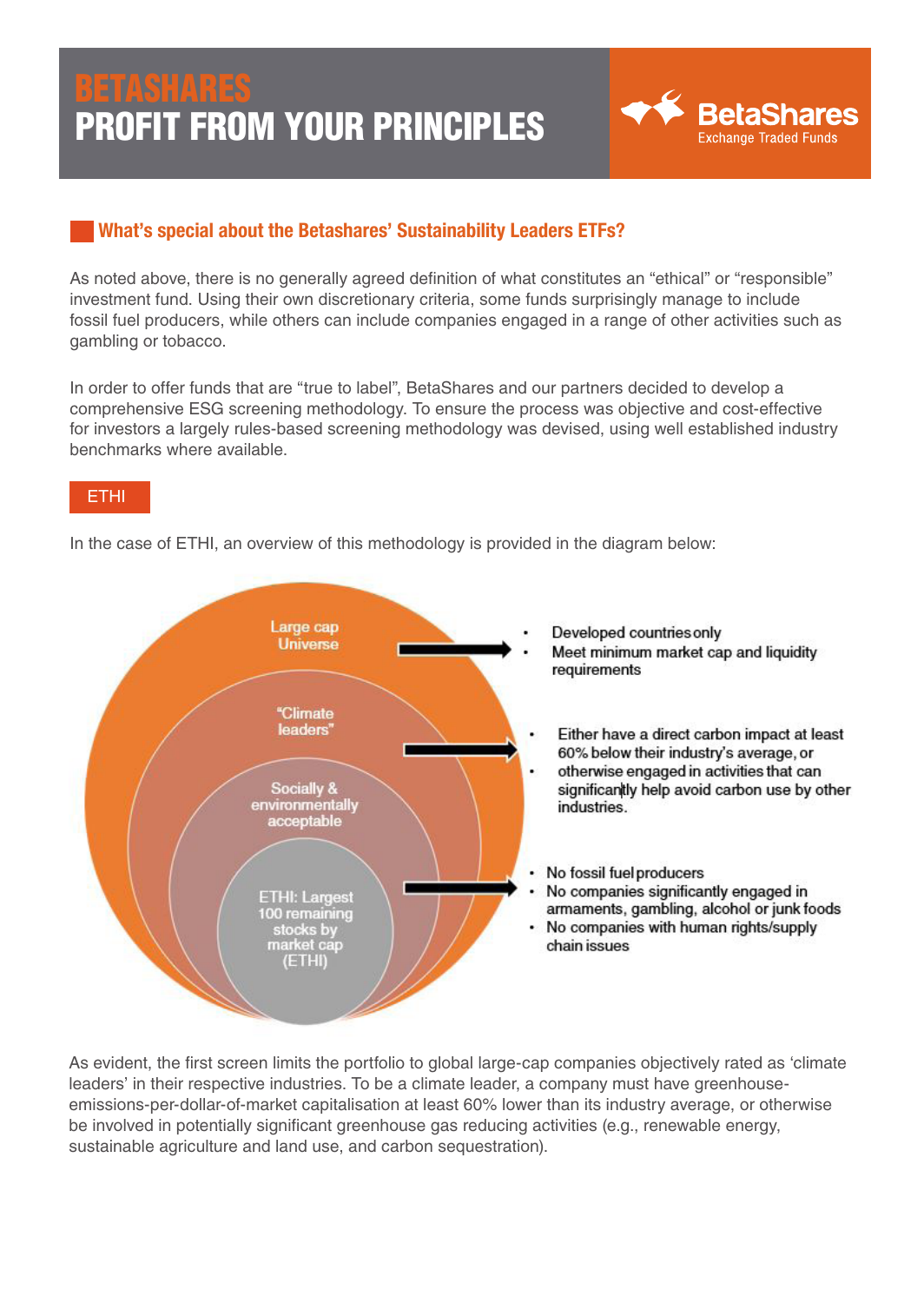

Those companies that pass these tests are then subjected to a range of negative screens to exclude those significantly engaged in a range of activities that are deemed inconsistent with "responsible investing." These activities include the following (known as 'Negative Screens'):

- Production or financing of fossil fuel activities
- Uranium or nuclear energy
- Gambling
- Junk foods
- Tobacco
- Pornography
- Alcohol
- Mandatory detention of asylum seekers
- Armaments
- Human rights and supply chain concerns
- Animal cruelty
- Recent significant fines or convictions
- Chemicals of concern
- Destruction of valuable environments

Having found companies that pass these stringent screens, ETHI invests in the largest 100 global companies remaining, weighted by their market capitalisation.

#### FAIR

The FAIR product utilises the same Negative Screen used above, with addition of a gender diversity screen that removes from our investment universe companies that have all-male boards<sup>3</sup>.

As there is less reliable data on carbon emissions at the Australian company level, the selection of "climate" or "sustainability" leaders uses other criteria such as whether companies earn a minimum level of revenue from a range of sustainable business activities. These activities include renewable energy, energy efficiency, recycling, waste remediation, and public transport. Other activities prioritised in the fund include education, healthcare, community and regional banking, social services and social infrastructure such as child care.

The final selection of companies to be included in FAIR's Index includes a process that ensures an adequate level of diversification across sectors.

By adopting a rules-based stock selection strategy, both ETHI and FAIR are cost effective, with management costs of no more than 0.59% p.a. and 0.49% p.a. respectively<sup>4</sup>.

Finally, ETHI and FAIR are easy-to-access and invest in. Each can be bought or sold like any share on the ASX. As a result, there is no minimum investment amount required by BetaShares and, as long as you are set up to buy shares, you can buy either ETHI or FAIR without any further paperwork.

4 Management costs comprise ongoing costs associated with operating the fund, such as management fee and recoverable expenses, but exclude transaction costs.

<sup>&</sup>lt;sup>3</sup> Although not part of the current screening methodology for ETHI, gender diversity is being considered for future inclusion. FAIR also includes a screen against companies engage in "payday" lending.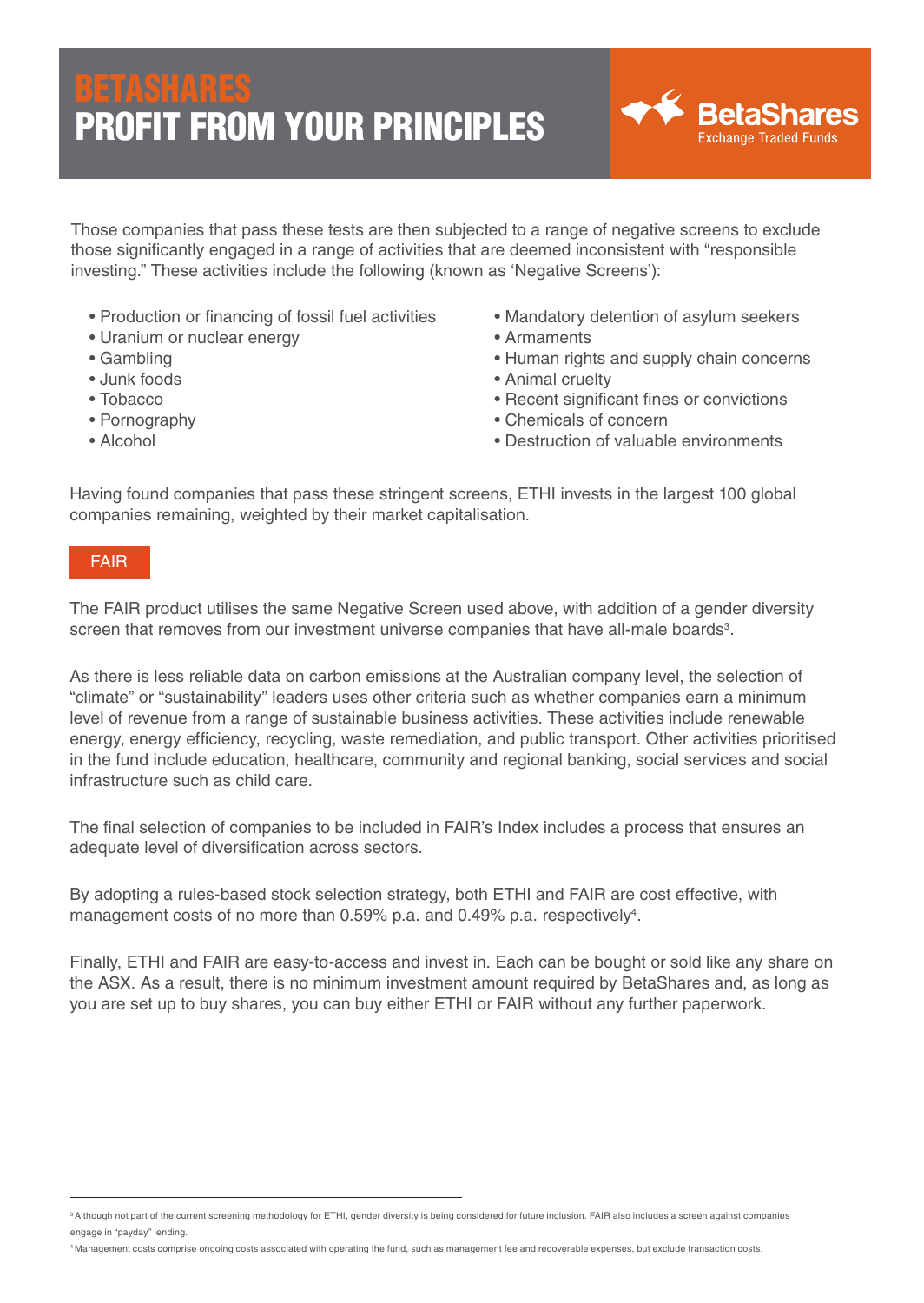

# ETHI's Index – exposure to global leaders in a cleaner and greener world

The global portfolio of stocks contained within ETHI's Index provides a mix of well-known and established large companies across diversified sectors and geographies. These include Apple, Home Depot and Roche, along with exposure to companies which are directly involved in the transition to a sustainable energy future, such as Tesla and Shin-Etsu, which manufactures silicon for solar cells.

Below are some examples of companies that are included within ETHI's portfolio. As you can see, they are large organisations that are making profits for shareholders while still caring for the social and environmental well-being of the planet.

|              | Apple<br>Apple is one of the World's largest companies, best known for its computers and mobile<br>devices. Apple has shown leadership on best practice supply chain with the Baptist<br>World Aid's Behind the Barcode report giving Apple the equal highest score for an<br>electronics company. The company has also led on other environmental initiatives,<br>including elimination of mercury, lead, brominated flame retardants, arsenic, and<br>phthalates in all products in advance of any regulatory requirements, as well as the<br>near elimination of PVC. |
|--------------|--------------------------------------------------------------------------------------------------------------------------------------------------------------------------------------------------------------------------------------------------------------------------------------------------------------------------------------------------------------------------------------------------------------------------------------------------------------------------------------------------------------------------------------------------------------------------|
| First Solar. | First Solar Inc<br>First Solar manufactures solar panels and provides supporting services for photovoltaic<br>power plants including financing, construction, maintenance, and panel recycling.<br>To date, the company has sold over 13.5 gigawatts of solar generated electricity and<br>financed and facilitated projects worth more than \$11bn.                                                                                                                                                                                                                     |
| INDITEX      | Industria De Diseno Textil SA<br>Industria De Diseno Textil is a Spanish company better known as Inditex. It is the<br>World's largest fashion group with over 5000 stores with its most well known brand<br>being Zara. The company has scored an A grade in Baptist World Aid's Behind the<br>Barcode Fashion Report in 2016. Inditex has made commitments to be fur free, angora<br>free, and to have zero discharge of hazardous chemicals.                                                                                                                          |

### FAIR's Index – no major banks or resource companies

Like ETHI's Index, FAIR's Index includes a broad range of companies displaying best-practice with regard to environmental, social and corporate governance issues.

What's more, given the top-heavy nature of the Australian equity market, another feature of FAIR's Index is that it provides good diversification away from the major banks and resource companies that dominate the market. As seen in the table below, compared to the benchmark S&P/ASX 200 Index, FAIR's Index excludes the Big-4 Australian banks (as they have provided finance to fossil fuel producers) and the fossil-fuel producing major mining companies such as BHP-Billiton.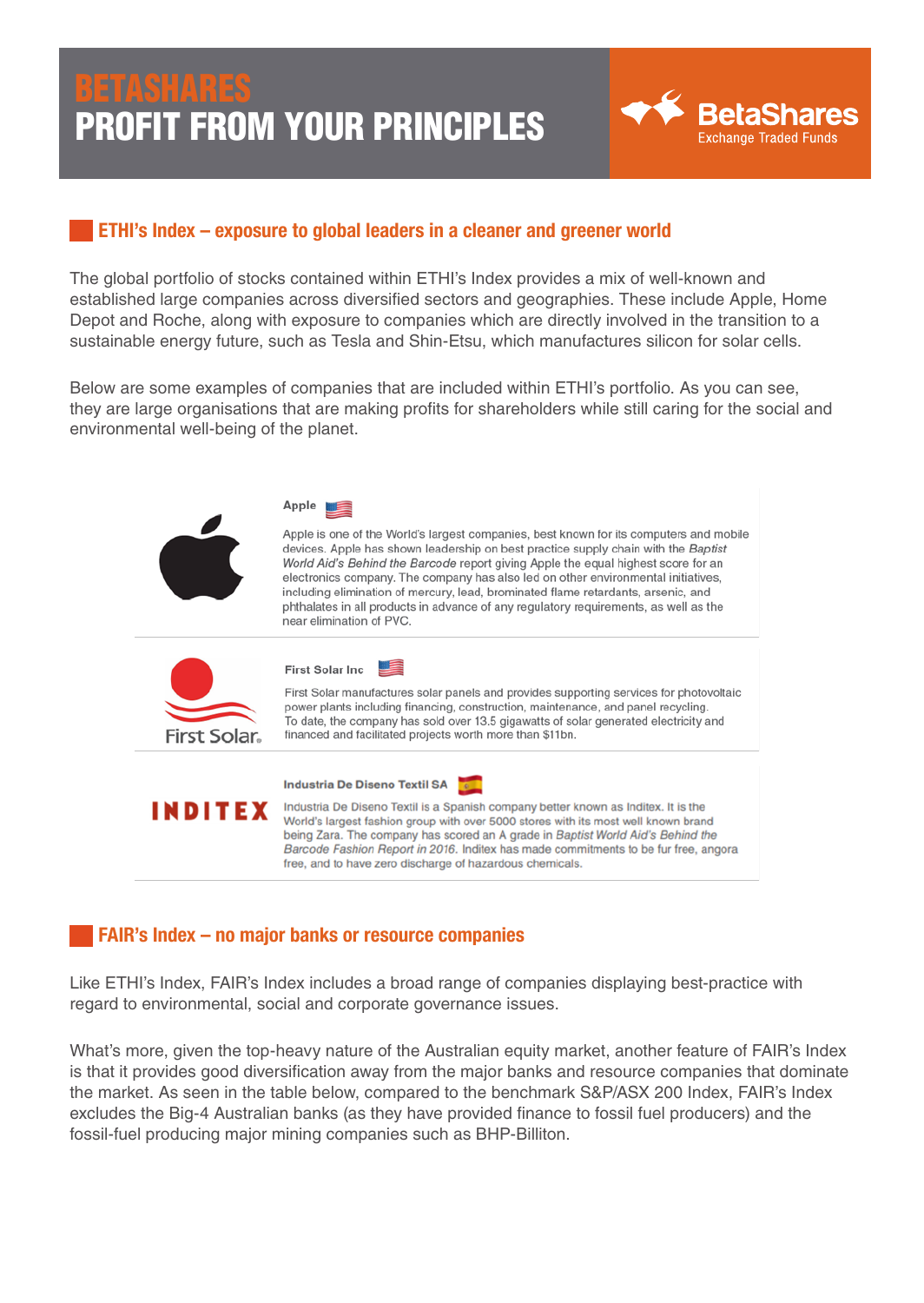**COMPARISON OF TOP HOLDINGS: FAIR'S INDEX V S&P/ASX 200 AS AT 31 OCTOBER 2017**

| <b>S&amp;P/ASX 200</b>                   |        | <b>FAIR's Index</b>               |        |  |
|------------------------------------------|--------|-----------------------------------|--------|--|
| Name                                     | Weight | <b>Name</b>                       | Weight |  |
| Commonwealth Bank of Australia           | 9.02   | CSL Limited                       | 4.00   |  |
| Westpac Banking Corp                     | 7.21   | Telstra Corporation Limited       | 4.00   |  |
| Australia & New Zealand Banking Group Lt | 5.81   | Suncorp Group Limited             | 4.00   |  |
| National Australia Bank Ltd              | 5.47   | Brambles Limited                  | 4.00   |  |
| <b>BHP Billiton Ltd</b>                  | 5.37   | Insurance Australia Group Limited | 4.00   |  |
| CSL Ltd                                  | 3.85   | Resmed Inc                        | 4.00   |  |
| Wesfarmers Ltd                           | 3.16   | Stockland                         | 3.97   |  |
| Telstra Corp Ltd                         | 3.06   | <b>ASX Limited</b>                | 3.82   |  |
| Woolworths Ltd                           | 2.31   | Dexus                             | 3.67   |  |
| Macquarie Group Ltd                      | 1.96   | Ramsay Health Care Limited        | 3.66   |  |

Source: Bloomberg. The Index which FAIR aims to track is the Nasdaq Future Australian Sustainability Leaders Index. You cannot invest directly in an index.

#### Good return potential with a good conscience

As noted above, leading global companies with good social and environmental records are increasingly being rewarded in the market place by consumers and investors alike. Accordingly, as seen in the charts below, the indices which both ETHI and FAIR aim to track have historically tended to show superior longer term performance compared to the major equity benchmarks.



**ETHI'S INDEX V MSCI WORLD EX-AUSTRALIA (IN AUD): 29-APRIL-2011 TO 30-OCTOBER-2017**

Source: Bloomberg. The Index which ETHI aims to track is the Nasdaq Future Global Sustainability Leaders Index. You cannot invest directly in an index. The inception date of the index is 29 April 2011. Performance shown is of ETHI's Index, not ETHI, and does not take into account ETHI's management costs. Past<br>performance is not an indication of future performance of the Index